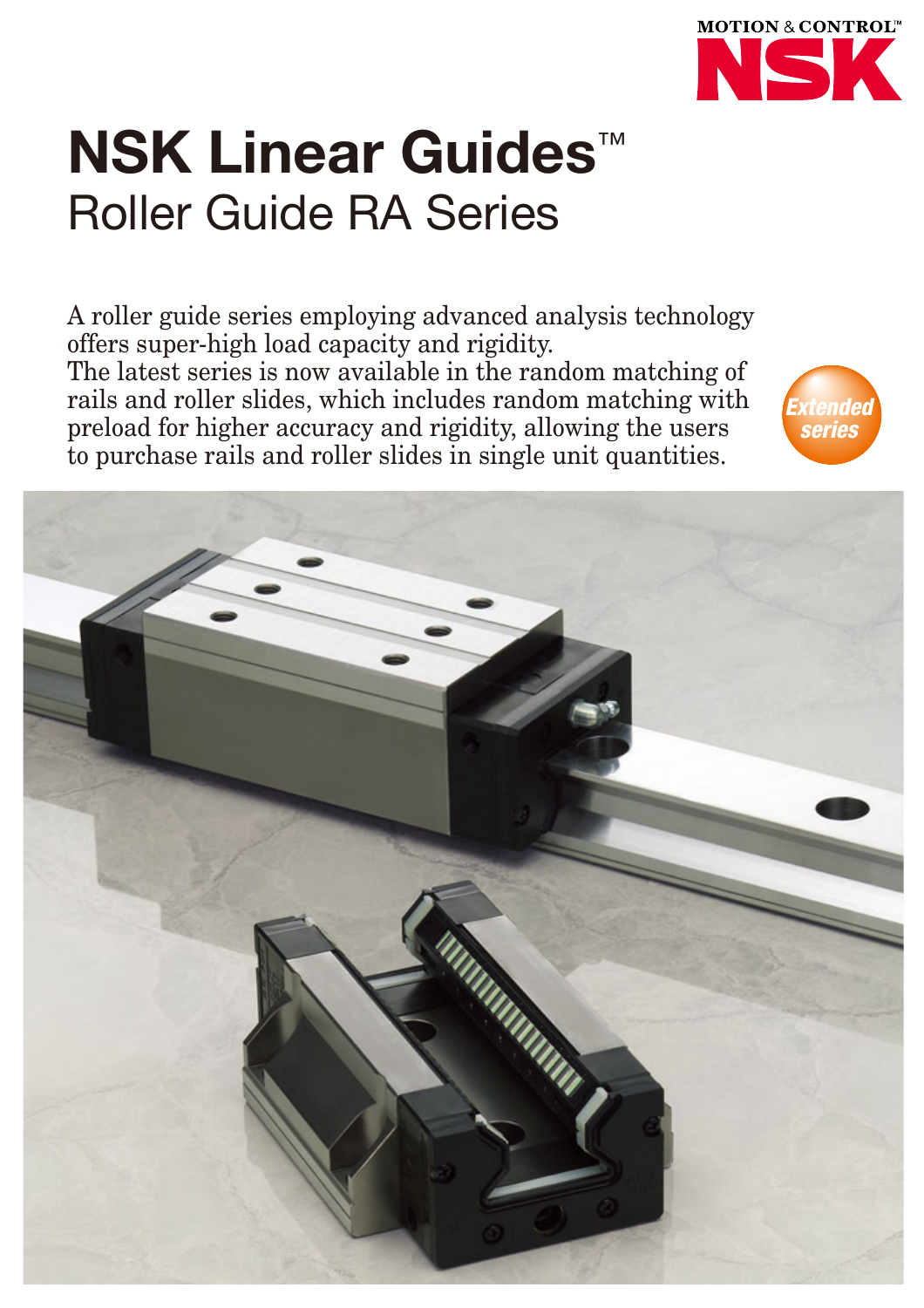# **RA series features support high machine performance**



**The RA series is available in eight models: RA15, 20, 25, 30, 35, 45, 55 and 65.**

### **Contribution to High-precision Manufacturing**

### **Super-long Life**







The rails and roller slides can be selected and purchased in single unit quantities.

#### **Super-high load capacity**

NSK has realized super-high load capacity, now the highest performance in the world, and achieved unprecedented operating life.

#### **Maintenance-free**

Installing an NSK K1™ lubrication unit assures long-term, maintenance-free operation.

#### **Highly dust-proof**

The high performance seals as standard equipment completely block the entry of foreign matter and maintain primary performance over the long term.

#### **Super-high rigidity**

Super-high rigidity provides high-precision manufacturing.

#### **Super-high motion accuracy**

Coupled with NSK's unique design approach, the vibration caused by roller passage has been substantially reduced. This will greatly contribute to improve machining quality.

#### **Smooth motion**

The installation of a retaining piece achieves smooth motion, resulting in stable positioning accuracy.

#### **Complete series**

Series includes a full lineup from small to large, including low-profile sizes. You can choose the model according to the application.

#### **Interchangeable mounting dimensions**

Outside dimensions and mounting dimensions conform to standard dimensions for the market, so RA series roller guides can be used without having to alter machine design. (See page 11 for mounting surface dimensions)

#### **Low friction**

Uses rollers for rolling elements to hold down dynamic friction.



Balanced four-directional iso-load specifications



Example of roller slide deformation analysis



contact pressure distribution of rollers



NSK executed a comprehensive, detailed performance simulation of roller guides by integrating its analysis technology and the tribology technology that the company had been developing over many years. Down to the dimensions and shapes of component details, we have attained an optimal

design completely.

# **The fruits of comprehensive technology of NSK. RA series roller guides handle a diversity of applications**

The RA series of roller guides is the product of a combination of NSK's extensive experience in roller bearings and linear guide technologies. The result is an optimal design that takes full advantage of NSK's unique expertise to realize super-high load capacity, rigidity and motion accuracy, plus smooth motion. Capable of handling a variety of applications, the RA series supports high machine performance.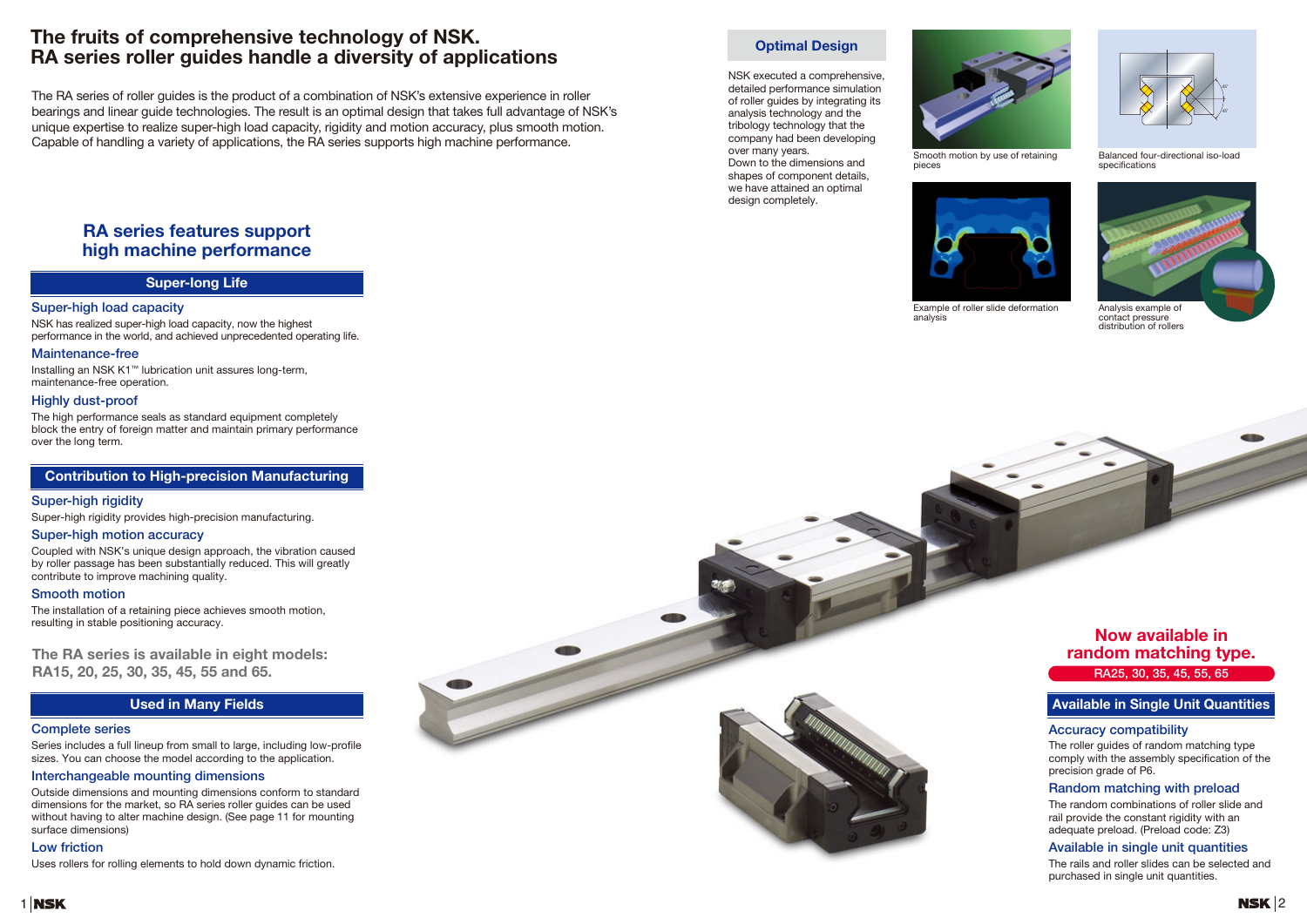#### **1. Super-high load capacity**

By installing rollers that are the largest possible diameter and length within the existing standard cross-section dimension in a rational layout based on analysis technology, we have realized the world's highest load capacity<sup>\*</sup>, far superior to conventional roller guides. Super-long life is achieved and impact load can be sufficiently handled.

✽ Compared with products of the same size, as of September 1, 2003, researched by NSK.

### **2. Super-high rigidity**

Using NSK's advanced analysis technology, we pursued a complete, optimal design, down to the detailed shape of roller slides and rails, thereby realizing super-high rigidity superior to that of competitor's roller guides.

### **3. Super-high motion accuracy**

NSK has developed its own unique method of simulating rolling element passage vibration and method of designing optimal roller slide specifications for damping roller passage vibration. These developments have dramatically enhanced roller slide motion accuracy for the RA series.

#### **5. Smooth motion**

The highly regarded NSK K1™ lubrication unit is also available to satisfy customer needs for long-term, maintenance-free operation.

Installing a retaining piece between rollers and restraining the skew peculiar to roller bearings achieve smooth motion. The reduction of friction variation provides stable tracking in the complicated trajectory control.

### **4. Mounting dimensions compatibility**



The outer and mounting dimensions of RA series are based on market standards. RA series can be replaced without altering equipment design. (See page 11 for mounting surface dimensions)









### **7. Highly dust-proof and maintenance-free operation**

Roller slides include high performance seals as standard equipment. The seal completely blocks the entry of foreign matter into the rolling surface and prevents loss of performance. In addition, rail covers<sup>\*</sup> are also available for severe operating conditions. (Rail covers reduce the amount of foreign matter to 1/10 that of conventional linear guide for machine tools.)



### **6. Low friction**



Using rollers for rolling elements helps minimize dynamic friction.

#### **Low noise**

A retaining piece is provided between rollers to prevent collision of rollers to minimize noise.

Lubrication: Oil (VG68)

#### **Features**

✽ Rail covers are only available for the models of RA25 to 65.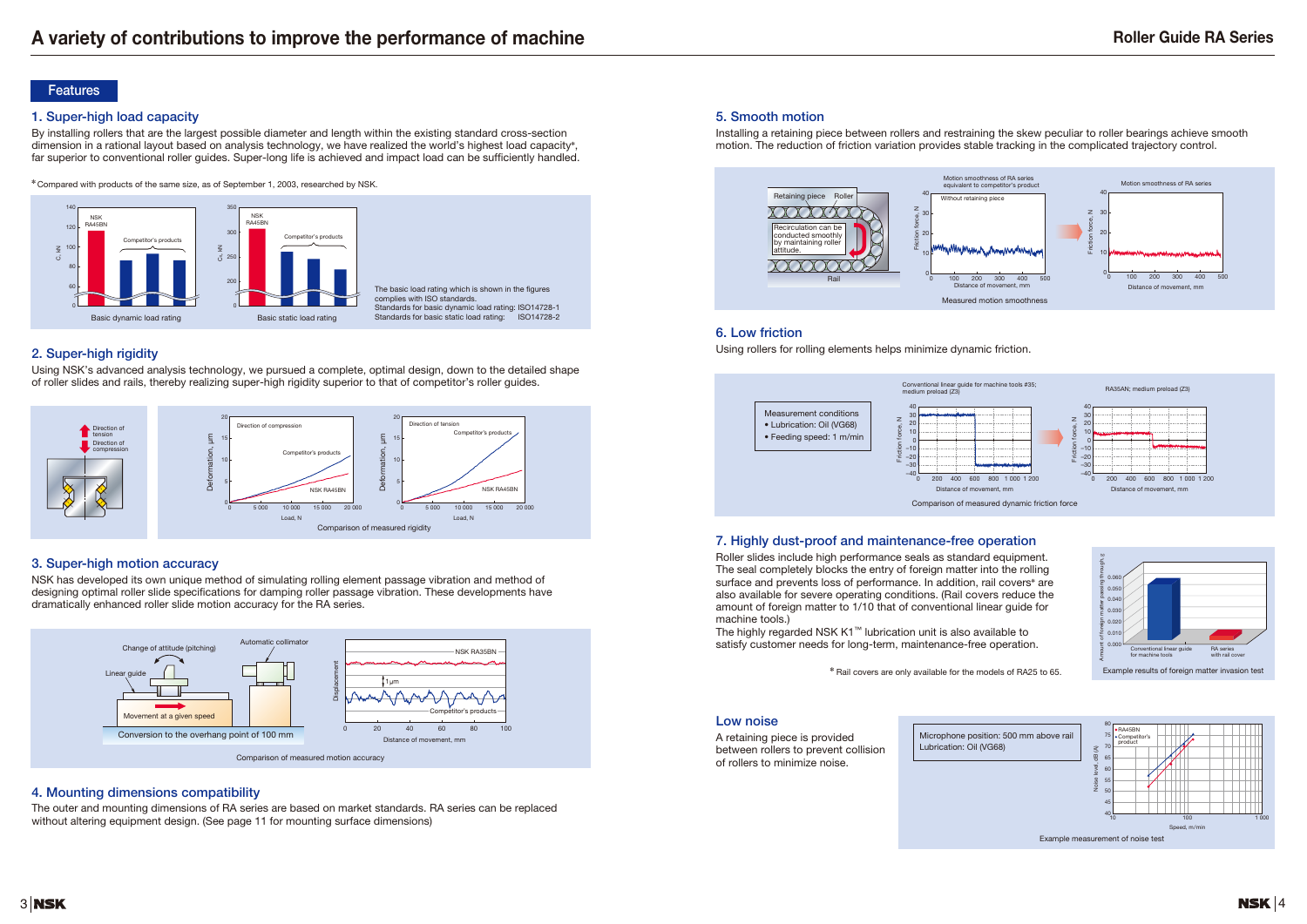#### **1. Roller Slide Types and Shapes**

- Two types of roller slides are available in this series: one with a mounting flange and a square type with tapped holes and no flange.
- A compact, low-profile square type is now available.
- On the mounting hole of the flange type, the tapped part is used to fix the roller slide from the top surface, and the minor diameter can be used as a bolt hole from the bottom. This provides mounting from both directions, top and bottom.
- Roller slide length can be specified by standard high load type or special long, super-high load type.

## Four accuracy grades are available: ultra super precision P3, super precision P4, high precision P5, and precision P6. Table 1 Accuracy standards Unit: mm

#### Fig. 2 Low-profile type

#### Fig. 3 Flange type







Standard Standard Standard Semi-standard Semi-standard Semi-standard Semi-standard

#### Fig. 4 Specifications of accuracy

### **Specifications**





#### **2. Accuracy**

|                                                                                              |                       | Accuracy grades |                |           |  |
|----------------------------------------------------------------------------------------------|-----------------------|-----------------|----------------|-----------|--|
| Accuracy standards                                                                           | Ultra super precision | Super precision | High precision | Precision |  |
|                                                                                              | P <sub>3</sub>        | P <sub>4</sub>  | P <sub>5</sub> | <b>P6</b> |  |
| Mounting height:<br>Dimensions in mounting height H                                          | $\pm 0.008$           | ±0.010          | ±0.020         | ±0.040    |  |
| Mounting width:<br>Dimensions in mounting width $W_2$ or $W_3$                               | $\pm 0.010$           | ±0.015          | ±0.025         | ±0.050    |  |
| Variation of mounting height dimension H                                                     | 0.003                 | 0.005           | 0.007          | 0.015     |  |
| Variation of mounting width dimension $W_2$ or $W_3^*$                                       | 0.003                 | 0.007           | 0.010          | 0.020     |  |
| Running parallelism of face C against face A<br>Running parallelism of face D against face B | Refer to Table 2      |                 |                |           |  |

| Rail length<br>(mm) | Ultra super precision<br>P <sub>3</sub> | Super precision<br>P <sub>4</sub> | High precision<br>P <sub>5</sub> | Precision<br>P <sub>6</sub> |
|---------------------|-----------------------------------------|-----------------------------------|----------------------------------|-----------------------------|
| Over $-50$ or less  | 2                                       | $\overline{c}$                    | $\overline{2}$                   | 4.5                         |
| $50 -$<br>80        | $\overline{2}$                          | $\overline{2}$                    | $\mathbf{3}$                     | 5                           |
| $80 -$<br>125       | $\overline{2}$                          | $\sqrt{2}$                        | 3.5                              | 5.5                         |
| $125 -$<br>200      | 2                                       | $\overline{2}$                    | $\overline{4}$                   | 6                           |
| $200 -$<br>250      | 2                                       | 2.5                               | 5                                | $\overline{7}$              |
| $250 -$<br>315      | $\overline{2}$                          | 2.5                               | 5                                | 8                           |
| $315 -$<br>400      | 2                                       | $\mathbf{3}$                      | 6                                | 9                           |
| $400 -$<br>500      | 2                                       | $\mathbf{3}$                      | 6                                | 10                          |
| $500 -$<br>630      | 2                                       | 3.5                               | $\overline{7}$                   | 12                          |
| $630 -$<br>800      | $\overline{2}$                          | $\overline{4}$                    | 8                                | 14                          |
| $800 - 1000$        | 2.5                                     | 4.5                               | $9\,$                            | 16                          |
| $1000 - 1250$       | 3                                       | 5                                 | 10                               | 17                          |
| $1250 - 1600$       | $\overline{4}$                          | $6\,$                             | 11                               | 19                          |
| $1600 - 2000$       | 4.5                                     | $\overline{7}$                    | 13                               | 21                          |
| $2000 - 2500$       | 5                                       | 8                                 | 15                               | 22                          |
| $2500 - 3000$       | 6                                       | 9.5                               | 17                               | 25                          |
| $3150 - 3500$       | 9                                       | 16                                | 23                               | 30                          |

✽ Difference in roller slides on the reference side roller guide.

#### Table 2 Running parallelism Unit: um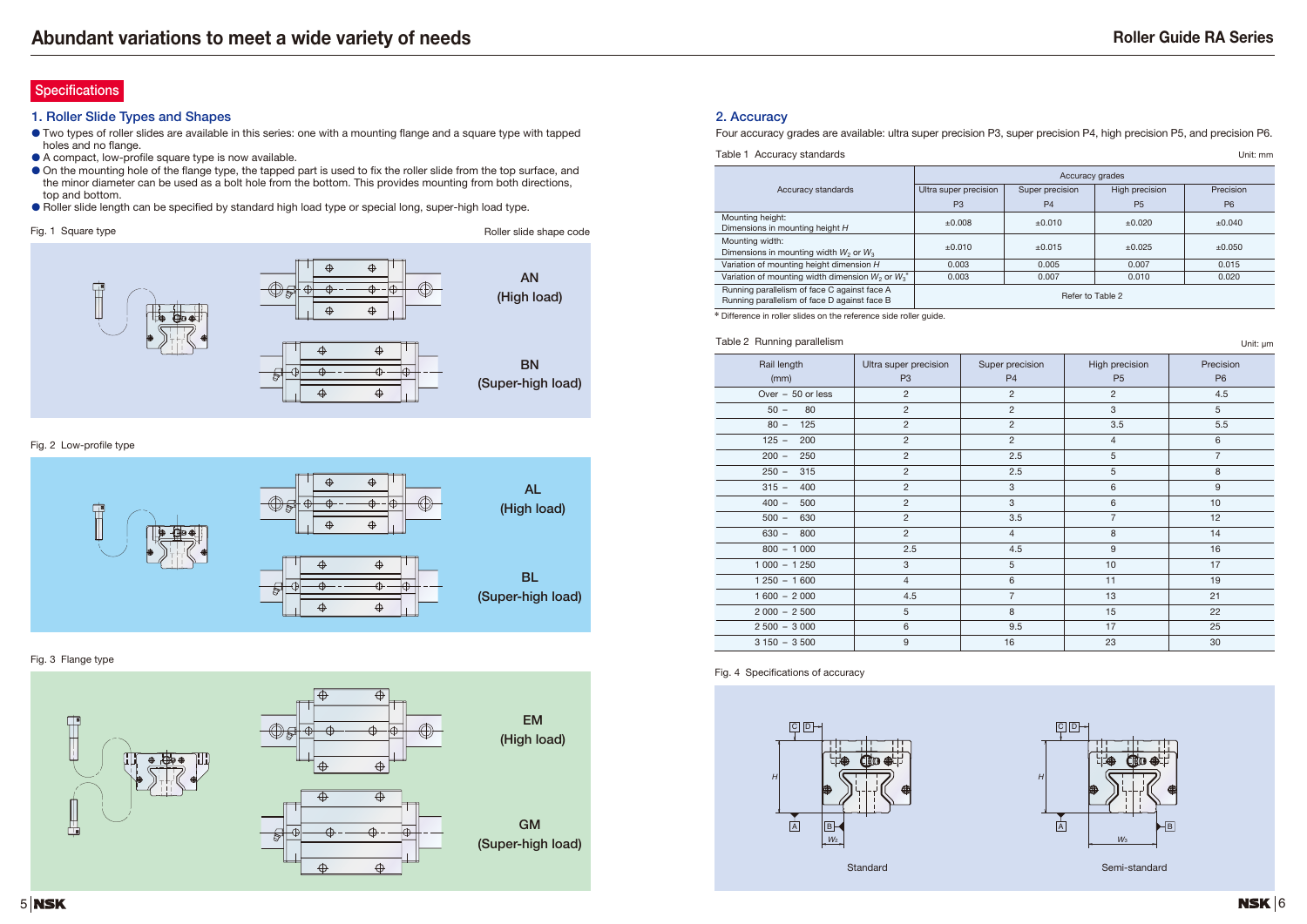### **3. Preload and Rigidity**

Preload is set for the RA series by slightly changing the size of the roller used. Applying preload enhances rigidity and minimizes elastic deformation. With the characteristics of the roller guide, there is minimal variation in rigidity according to amount of preload. Because the RA series offers stable, high rigidity, only medium preload type Z3 (preload: 10% of C, where C is the basic dynamic load rating) is set. Typical measurements for preload and rigidity are as follows.

#### Fig. 6 Rigidity measurement data

Fig. 5 Direction of load



Load in direction of compression



#### **4. Basic Load Rating and Rated Life**

 $\cdot$  When  $F_r$  is the largest load:  $F_e = F_r + 0.5F_{se} + 0.5F_{re} + 0.5F_{pe} + 0.5F_{ve}$  $\cdot$  When  $F_{\text{se}}$  is the largest load:  $F_{\text{e}} = 0.5F_{\text{r}} + F_{\text{se}} + 0.5F_{\text{re}} + 0.5F_{\text{oe}} + 0.5F_{\text{ve}}$  $\cdot$  When  $F_{\text{re}}$  is the largest load:  $F_{\text{e}} = 0.5F_{\text{r}} + 0.5F_{\text{se}} + F_{\text{re}} + 0.5F_{\text{oe}} + 0.5F_{\text{ve}}$  $\cdot$  When  $F_{\text{pe}}$  is the largest load:  $F_{\text{e}} = 0.5F_{\text{r}} + 0.5F_{\text{se}} + 0.5F_{\text{re}} + F_{\text{pe}} + 0.5F_{\text{ve}}$  $\cdot$  When  $F_{\text{ve}}$  is the largest load:  $F_{\text{e}} = 0.5F_{\text{r}} + 0.5F_{\text{se}} + 0.5F_{\text{re}} + 0.5F_{\text{oe}} + F_{\text{ve}}$ For the values of each dynamic equivalent load in the formulas above, disregard load directions and take the absolute value.

**7 NSK** 

Basic dynamic load rating that expresses load capacity is established by ISO standards (ISO14728-1) for linear guides. With basic dynamic load rating, direction and size do not fluctuate so that rated fatigue life is 100 km. Load rating for NSK Linear Guides™ complies with ISO standards. With the RA series, dynamic load rating is the same in both the vertical and horizontal directions (4-way equal load specs.). Rated fatigue life *L* is calculated by the following formula when load *F* is applied to the roller slide in the horizontal or vertical direction only.

Load applied to the linear guide (ball slide load) comes from various directions up/down and right/left directions and/or as moment load. Sometimes more than one type of load is applied simultaneously. Sometimes volume and direction of the load may change.

Varying load cannot be used as it is to calculate life of linear guide. Therefore, it is necessary to use a hypothetical load to ball slide with a constant volume, which would generate a value equivalent to an actual fatigue life. This is called "dynamic equivalent load." For actual calculation, use the loads of Table 5.

Formula is determined by the relationship of loads in terms of volume. Full dynamic equivalent load can be easily obtained by using each coefficient. After obtaining the dynamic equivalent of the necessary load directions from Table 6, use the formulas below to

| Table 3 Preload |                                                   | Unit: N                                                 |
|-----------------|---------------------------------------------------|---------------------------------------------------------|
| Model No.       | High load<br>capacity type<br>Medium preload (Z3) | Ultra High load<br>capacity type<br>Medium preload (Z3) |
| <b>RA15</b>     | 1 030                                             | 1 300                                                   |
| <b>RA20</b>     | 1920                                              | 2400                                                    |
| <b>RA25</b>     | 2920                                              | 3540                                                    |
| <b>RA30</b>     | 3890                                              | 4760                                                    |
| <b>RA35</b>     | 5 330                                             | 6 740                                                   |
| <b>RA45</b>     | 9 2 8 0                                           | 11 600                                                  |
| <b>RA55</b>     | 12 900                                            | 16800                                                   |
| <b>RA65</b>     | 21 000                                            | 28 800                                                  |
|                 |                                                   |                                                         |

calculate full dynamic equivalent loads.

- 
- 
- 

Table 4 Load factor *fw*

| Table 6 Dynamic equivalent coefficient |  |  |  |  |
|----------------------------------------|--|--|--|--|
|----------------------------------------|--|--|--|--|

#### Table 5 Loads in the arrangement of linear guide

Fig. 7 Direction of load

● This life formula is different from that for linear guides with ball rolling elements. ● *f*w is load factor. Refer to the respective value from the following table 4 as a guideline according to potential vibration and the impact of the machine in which the linear guide is used, and select the load factor.

|                                                        |                           | Dynamic equivalent coefficient (1/m) |                       |                       |  |
|--------------------------------------------------------|---------------------------|--------------------------------------|-----------------------|-----------------------|--|
| Dynamic equivalent load                                | Model No.                 | $\varepsilon_{\rm r}$                | $\varepsilon_{\rm D}$ | $\varepsilon_{\rm v}$ |  |
|                                                        | RA15 High load type       | 105                                  | 95                    | 95                    |  |
|                                                        | RA15 Super-high load type | 105                                  | 70                    | 70                    |  |
|                                                        | RA20 High load type       | 79                                   | 74                    | 74                    |  |
| $=$ $F_r$                                              | RA20 Super-high load type | 79                                   | 55                    | 55                    |  |
| $_{\rm se}$ = $F_{\rm s}$<br>tan $\alpha$              | RA25 High load type       | 71                                   | 64                    | 64                    |  |
| $M_{r}$<br>$E_{\rm e} = E_{\rm r}$                     | RA25 Super-high load type | 71                                   | 50                    | 50                    |  |
| $M_{\rm{D}}$<br>$_{pe} = \varepsilon_{p}$              | RA30 High load type       | 56                                   | 58                    | 58                    |  |
| $M_{\rm v}$<br>$_{\text{ve}} = \varepsilon_{\text{v}}$ | RA30 Super-high load type | 56                                   | 44                    | 44                    |  |
| : Contact angle (=45°)                                 | RA35 High load type       | 46                                   | 53                    | 53                    |  |
| ynamic equivalent                                      | RA35 Super-high load type | 46                                   | 39                    | 39                    |  |
| befficient                                             | RA45 High load type       | 37                                   | 40                    | 40                    |  |
| : Rolling direction                                    | RA45 Super-high load type | 37                                   | 30                    | 30                    |  |
| .: Pitching direction                                  | RA55 High load type       | 33                                   | 34                    | 34                    |  |
| .: Yawing direction                                    | RA55 Super-high load type | 33                                   | 24                    | 24                    |  |
|                                                        | RA65 High load type       | 26                                   | 28                    | 28                    |  |
|                                                        | RA65 Super-high load type | 26                                   | 19                    | 19                    |  |
|                                                        |                           |                                      |                       |                       |  |

|                |                |                       | Loads necessary to calcurate dynamic equivalent load |         |             |             |                                                                                                                                                    |
|----------------|----------------|-----------------------|------------------------------------------------------|---------|-------------|-------------|----------------------------------------------------------------------------------------------------------------------------------------------------|
| Pattern        | Arrangement of |                       | Load                                                 |         | Moment load |             | Dynamic equivalent load                                                                                                                            |
|                | linear guide   | Up/down<br>(vertical) | Right/left<br>(lateral)                              | Rolling | Pitching    | Yawing      |                                                                                                                                                    |
| 1              |                | $F_r$                 | $F_{\rm s}$                                          | $M_r$   | $M_{\rm p}$ | $M_{y}$     | $F_r = F_r$<br>$F_{\text{se}} = F_{\text{s}}$ tan $\alpha$                                                                                         |
| $\overline{2}$ |                | $F_r$                 | $F_{\rm s}$                                          | $M_{r}$ |             |             | $F_{\text{re}} = \varepsilon_r$ $M_r$<br>$F_{\text{pe}} = \varepsilon_{\text{p}}$ $M_{\text{p}}$<br>$F_{\rm ve} = \varepsilon_{\rm v}$ $M_{\rm v}$ |
| 3              |                | $F_r$                 | $F_{\rm s}$                                          |         | $M_{\rm p}$ | $M_{\rm v}$ | $\alpha$ : Contact angle (=45°<br>Dynamic equivalent<br>coefficient<br>$\varepsilon_{r}$ : Rolling direction                                       |
| $\overline{4}$ |                | $F_r$                 | $F_{\rm s}$                                          |         |             |             | $\varepsilon_{\rm o}$ : Pitching direction<br>$\varepsilon_{v}$ : Yawing direction                                                                 |



| Impact and/or vibration                             | Load factor |
|-----------------------------------------------------|-------------|
| No impact and vibration from the outside            | $1.0 - 1.5$ |
| With impact and/or vibration from the outside       | $1.5 - 2.0$ |
| With heavy impact and/or vibration from the outside | $2.0 - 3.0$ |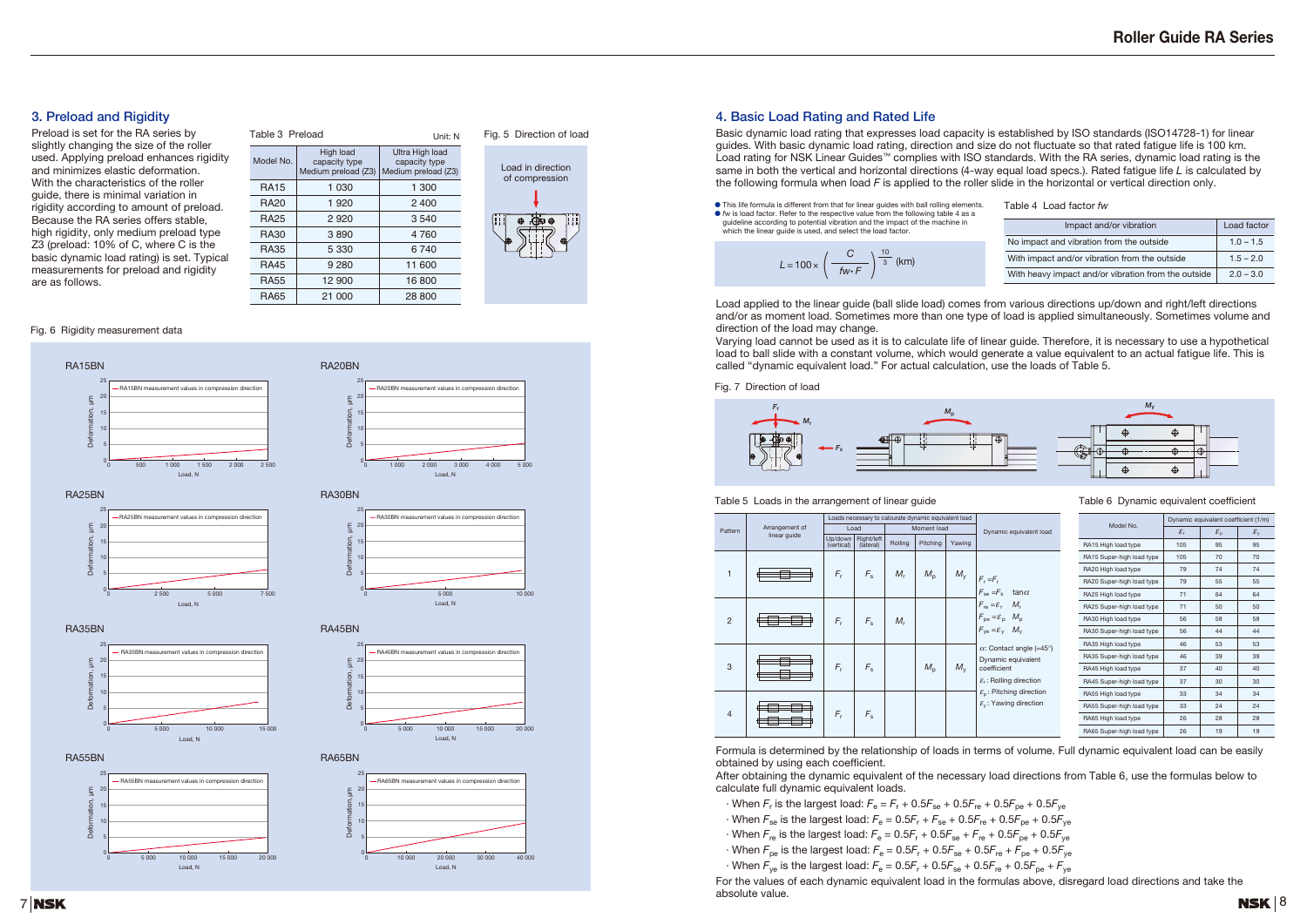### **5. Lubrication Specifications**

With standard specifications, grease fittings are mounted on the side of the roller slide for the RA series, but can also be mounted on the side of the end cap with optional specifications. A lubrication hole can also be provided on the top of the end cap. Openings are not provided on the top or side with standard specifications in order to prevent dust. Contact NSK for more information.

RA series is equipped with end, inner \* and bottom seals to prevent foreign matter from entering the inside of the roller slide. Under normal applications, the RA series can be used without modification.

#### **6. Dust-proof**

For severe usage conditions, optional rail covers are available. Contact NSK for information on how to mount the cover. The linear guide can also be equipped with a lubrication unit (NSK K1™) that has already proven its effectiveness with other NSK Linear Guides™.

Above dimensions are for the assembly length of a roller slide equipped with one of the optional dust-proof parts on each end. Please consult with NSK for the dimensions when more than one kind of optional parts are used.

> When the rail cover is used, use the cover bracket to secure the rail cover. Fig. 11 shows the dimensions for the cover bracket. The required room at the end of the rail is:

- Inside: 10 mm or less
- Outside: 4 mm or less
- (Common to the models of RA25 to 65)

Please confirm the interference with your machine at the stroke end.

- Machine stroke
- Room for the end of the rail

#### Fig. 9 Rail cover





#### Table 7.1 Lubrication hole positions

| Model No.   | Roller slide<br>shape code | Grease<br>nipple size | $S_2$          | T <sub>2</sub> | $O$ ring       | $D_1$ | $S_1$ |     |
|-------------|----------------------------|-----------------------|----------------|----------------|----------------|-------|-------|-----|
| <b>RA15</b> | AL, BL, EM, GM             | $\phi$ 3              | $\overline{4}$ | 3              | P <sub>5</sub> | 8.2   | 4.4   | 0.2 |
| <b>RA20</b> | EM, GM                     | $\phi$ 3              | $\overline{4}$ | 4              | P <sub>6</sub> | 9.2   | 5.4   | 0.2 |
| <b>RA25</b> |                            | $M6\times0.75$        | 6              | 6              | P7             | 10.2  | 6     | 0.4 |
| <b>RA30</b> |                            | $M6\times0.75$        | 5              | 7              | P7             | 10.2  | 6     | 0.4 |
| <b>RA35</b> | AL, BL, EM, GM             | $M6\times0.75$        | 5.5            | 8              | P7             | 10.2  |       | 0.4 |
| <b>RA45</b> |                            | $Rc$ 1/8              | 7.2            | 10             | P7             | 10.2  | 7.2   | 0.4 |
| <b>RA55</b> |                            | $Rc$ 1/8              | 7.2            | 11             | P7             | 10.2  | 7.2   | 0.4 |
| <b>RA65</b> | EM, GM                     | Rc 1/8                | 7.2            | 19             | P7             | 10.2  | 7.2   | 0.4 |

| Model No.   | Roller slide<br>shape code | Grease<br>nipple size | $S_2$          | T <sub>2</sub> | $O$ ring       | Spacer      | $D_1$ | $S_1$ |      |
|-------------|----------------------------|-----------------------|----------------|----------------|----------------|-------------|-------|-------|------|
| <b>RA15</b> |                            | $\phi$ 3              | 4              | 7              | P <sub>5</sub> | <b>Need</b> | 8.2   | 4.4   | 4.2  |
| <b>RA20</b> |                            | $\phi$ 3              | $\overline{4}$ | $\overline{4}$ | P <sub>6</sub> |             | 9.2   | 5.4   | 0.2  |
| <b>RA25</b> |                            | $M6\times0.75$        | 6              | 10             | P7             | <b>Need</b> | 10.2  | 6     | 4.5  |
| <b>RA30</b> |                            | $M6\times0.75$        | 5              | 10             | P7             | <b>Need</b> | 10.2  | 6     | 3.5  |
| <b>RA35</b> | AN, BN                     | $M6\times0.75$        | 5.5            | 15             | P7             | <b>Need</b> | 10.2  |       | 7.4  |
| <b>RA45</b> |                            | $Rc$ 1/8              | 7.2            | 20             | P7             | <b>Need</b> | 10.2  | 7.2   | 10.4 |
| <b>RA55</b> |                            | $Rc$ 1/8              | 7.2            | 21             | P7             | <b>Need</b> | 10.2  | 7.2   | 10.4 |
| <b>RA65</b> |                            | Rc 1/8                | 7.2            | 19             | P7             |             | 10.2  | 7.2   | 0.4  |

#### Fig. 10 View of the roller slide equipped with the dust proof parts



Fig. 11 End configuration of rail equipped with the rail cover

|             |                         | Roller slide length             |                                              |                                                 |                                                   |  |  |  |
|-------------|-------------------------|---------------------------------|----------------------------------------------|-------------------------------------------------|---------------------------------------------------|--|--|--|
| Model No.   | Roller slide shape code | Standard roller slide<br>length | Roller slide length<br>installed with NSK K1 | Roller slide length<br>installed with protector | Roller slide length<br>installed with double seal |  |  |  |
|             | AN, AL, EM              | 70                              | 79                                           | 75.4                                            | 76                                                |  |  |  |
| <b>RA15</b> | BN, BL, GM              | 85.4                            | 94.4                                         | 90.8                                            | 91.4                                              |  |  |  |
| <b>RA20</b> | AN, EM                  | 86.5                            | 95.5                                         | 93.1                                            | 92.5                                              |  |  |  |
|             | BN, GM                  | 106.3                           | 115.3                                        | 112.9                                           | 112.3                                             |  |  |  |
| <b>RA25</b> | AN, AL, EM              | 97.5                            | 107.5                                        | 104.1                                           | 103.9                                             |  |  |  |
|             | BN, BL, GM              | 115.5                           | 125.5                                        | 122.1                                           | 121.9                                             |  |  |  |
| <b>RA30</b> | AN, AL, EM              | 110.8                           | 122.8                                        | 118                                             | 117.6                                             |  |  |  |
|             | BN, BL, GM              | 135.4                           | 147.4                                        | 142.6                                           | 142.2                                             |  |  |  |
| <b>RA35</b> | AN, AL, EM              | 123.8                           | 136.8                                        | 131                                             | 130.6                                             |  |  |  |
| BN, BL, GM  |                         | 152                             | 165                                          | 159.2                                           | 158.8                                             |  |  |  |
| <b>RA45</b> | AN, AL, EM              | 154                             | 168                                          | 162.4                                           | 162                                               |  |  |  |
|             | BN, BL, GM              | 190                             | 204                                          | 198.4                                           | 198                                               |  |  |  |
| <b>RA55</b> | AN, AL, EM              | 184                             | 198                                          | 192.4                                           | 192                                               |  |  |  |
|             | BN, BL, GM              | 234                             | 248                                          | 242.4                                           | 242                                               |  |  |  |
| <b>RA65</b> | AN, EM                  | 228.4                           | 243.4                                        | 239.4                                           | 238.4                                             |  |  |  |
|             | BN, GM                  | 302.5                           | 317.5                                        | 313.5                                           | 312.5                                             |  |  |  |





Fig. 8 Lubrication hole positions

Unit: mm

Unit: mm

| Model No.   | Standard rail height $H_1$ | Rail height installed<br>with rail cover |
|-------------|----------------------------|------------------------------------------|
| <b>RA25</b> | 24                         | 24.25                                    |
| <b>RA30</b> | 28                         | 28.25                                    |
| <b>RA35</b> | 31                         | 31.25                                    |
| <b>RA45</b> | 38                         | 38.3                                     |
| <b>RA55</b> | 43.5                       | 43.8                                     |
| <b>RA65</b> | 55                         | 55.3                                     |
|             |                            |                                          |

#### Table 10 Height of rails equipped with rail cover

The height of the rail with the rail cover is shown in Table 10.

#### Table 7.2 Lubrication hole positions

#### Table 8 Optional parts for dust-proofing

| <b>Objective</b>                                                                                          |  |  |  |
|-----------------------------------------------------------------------------------------------------------|--|--|--|
| Porous part containing oil enhances lubrication function.                                                 |  |  |  |
| Sealing effect is enhanced by using pairs of side seals.<br>Double seal                                   |  |  |  |
| Removes large dust particles and protects side seals from hot and hard dust particles.                    |  |  |  |
| Rail cover**<br>Covers top of rail to prevent foreign matter from getting in the rail mounting holes.     |  |  |  |
| Prevents foreign matter such as cutting dust from collecting in the rail mounting holes.<br>Bolt hole cap |  |  |  |
| $\frac{1}{2}$ lease a seal of an DAME and DAMA and accelled by a seatless of                              |  |  |  |

Inner seals for RA15 and RA20 are available as options. <sup>\*\*</sup> Rail cover is applicable to RA25 to 65

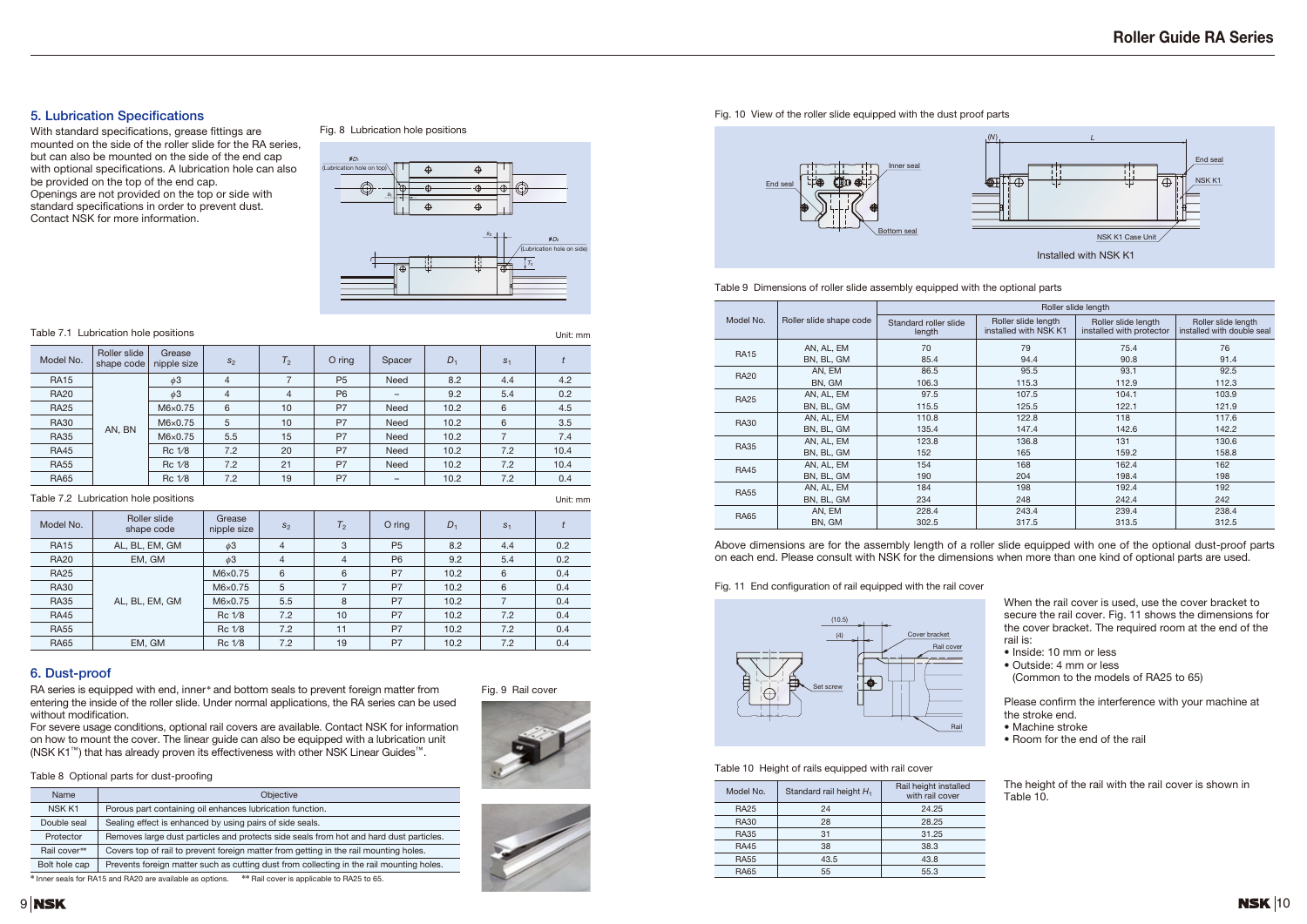### **7. Installation**

#### **(1) Mounting tolerance**

Mounting tolerance results in harmful effects such as shortened operating life, deterioration in motion accuracy, and friction variation.

NSK particularly focuses on operating life, and sets an operating life value of more than 10 000 km calculated under the following conditions as mounting tolerance:

- matched.
- Preload compatibility: Stringent dimension control assures proper preload for the specified rigidity.
- Rails and roller slides are selected and ordered in single unit quantities.
- Far greater accuracy of mounting dimensions
- Easy addition or replace of roller slides on a rail.

- The load per roller slide is 10% of basic dynamic load rating *C*.
- The rigidity of machine is infinite.

The tolerance in Fig. 12 is shown in the Table 11 as typical tolerance.

### **8. Random matching type**

Accuracy of the roller raceways and the mounting surfaces have been improved and we maintain stringent dimension controls on each component.

● Accuracy compatibility: Accuracy of precision class of P6 is assured even the rails and roller slides are randomly

Model No.: RA25, 30, 35, 45, 55, 65 Maximum rail length: 3 500 mm (3 000 mm Only, RA25) Rail slide shape code: All shape code

(AN, BN, AL, BL, EM, GM)

Accuracy grade: P6 (Precision)

Preload: Z3 (Medium preload)

Surface treatment (optional): Fluoride low temperature chrome plating

#### **(2) Shoulder height and corner radius of mounting surface**

When using the shoulders, which rise perpendicularly to the mounting surface, for accurate installation of a roller guide, refer to Fig. 13 and Table 12 for the dimensions.



#### **Handling Precautions**

➀ If oil lubrication is used, the oil may not pervade the rolling surface according to the roller slide mounting

<sup>➂</sup>If using NSK K1™, service temperature should not exceed 50˚C (or 80˚C instantaneously). Make sure the unit does not come in contact with organic solvents with that can be used for degreasing. Do not place



- conditions such as upside down mounting and wall mounting. In these situations, consult with NSK.
- ➁ Operating temperature limits should normally be less than 80˚C.
- the unit in a location exposed to white kerosene or rust prevention oil containing white kerosene.
- ➃ When transferring the roller slide onto the rail, or vice versa:
- Do not remove an unnecessary roller slide from the rail as much as you can.
- Use the provided provisional rail to prevent dents or scratches on the raceways caused by the roller slide that is jammed into the one from the other. It also prevents the rollers from dropping.
- When transferring the roller slide onto the rail, or vice versa, butt the provisional rail up against the rail and slide it directly from one onto the other.
- Use a clean provisional rail. Do not use the provisional rail that is contaminated with particles or uses different grease from that of the relevant roller slide.

| Fig. 12 Mounting tolerance |              | Table 11 Mounting tolerance of RA series            | Unit: µm                                       | Fig. 14                                             | Table 13        |
|----------------------------|--------------|-----------------------------------------------------|------------------------------------------------|-----------------------------------------------------|-----------------|
|                            | Model<br>No. | Parallelism tolerance of<br>two roller guides $e_1$ | Height tolerance of<br>two roller guides $e_2$ | <b>Q</b> <sub>1</sub><br><b>Q</b> <sub>+</sub>      | <b>Assembly</b> |
|                            | <b>RA15</b>  | . 5                                                 |                                                | <b>HO COOO!</b><br>$\mathbb{G}$ of<br>ਾਂ ⊕          | Variation       |
|                            | <b>RA20</b>  |                                                     |                                                |                                                     | Assembly        |
|                            | <b>RA25</b>  | 9                                                   |                                                | $\overline{A}$<br>H<br>$\boxed{\mathbf{A}}$         | Variation       |
|                            | <b>RA30</b>  | 11                                                  | $150 \mu m / 500 \text{ mm}$                   | $W_2$                                               | Running         |
|                            | <b>RA35</b>  | 13                                                  |                                                |                                                     |                 |
|                            | <b>RA45</b>  | 17                                                  |                                                | Available models                                    |                 |
|                            | <b>RA55</b>  | 19                                                  |                                                | Model No.: RA25, 30, 35, 45, 55, 65                 |                 |
|                            | <b>RA65</b>  | 30                                                  |                                                | Maximum rail length: 3 500 mm (3 000 mm Only, RA25) | $-$             |



| Table 13                                                 | Unit: mm                                |
|----------------------------------------------------------|-----------------------------------------|
| Accuracy standard                                        | Precision P6                            |
| Assembly height: Dimension variation of H                | ±0.020                                  |
| Variation of dimension H (One rail)                      | 0.015                                   |
| Assembly width: Dimension variation of<br>$W_2$ or $W_3$ | $+0.025$                                |
| Variation of dimension $W_2$ or $W_3$                    | 0.020                                   |
| Running parallelism standard                             | Refer to Precision<br>P6 on the Table 2 |



| Table 12 Shoulder height and corner radius<br>Unit: mm<br>of attachment |                        |                    |             |                   |  |  |  |  |  |  |  |  |  |
|-------------------------------------------------------------------------|------------------------|--------------------|-------------|-------------------|--|--|--|--|--|--|--|--|--|
|                                                                         |                        |                    |             |                   |  |  |  |  |  |  |  |  |  |
| Model No.                                                               | <b>Shoulder Height</b> |                    |             | Chamfer (maximum) |  |  |  |  |  |  |  |  |  |
|                                                                         | H'                     | $H^{\prime\prime}$ | $r_{\rm a}$ | $r_{\rm b}$       |  |  |  |  |  |  |  |  |  |
| <b>RA15</b>                                                             | 3                      | 4                  | 0.5         | 0.5               |  |  |  |  |  |  |  |  |  |
| <b>RA20</b>                                                             | 4                      | 5                  | 0.5         | 0.5               |  |  |  |  |  |  |  |  |  |
| <b>RA25</b>                                                             | 4                      | 5                  | 0.5         | 1.0               |  |  |  |  |  |  |  |  |  |
| <b>RA30</b>                                                             | 5                      | 6                  | 1.0         | 1.0               |  |  |  |  |  |  |  |  |  |
| <b>RA35</b>                                                             | 5                      | 6                  | 1.0         | 1.0               |  |  |  |  |  |  |  |  |  |
| <b>RA45</b>                                                             | 6                      | 8                  | 1.5         | 1.0               |  |  |  |  |  |  |  |  |  |
| <b>RA55</b>                                                             |                        | 10                 | 1.5         | 1.5               |  |  |  |  |  |  |  |  |  |
| <b>RA65</b>                                                             |                        | 11                 | 1.5         | 1.5               |  |  |  |  |  |  |  |  |  |



#### Fig. 13 Datum face of roller guide and shoulder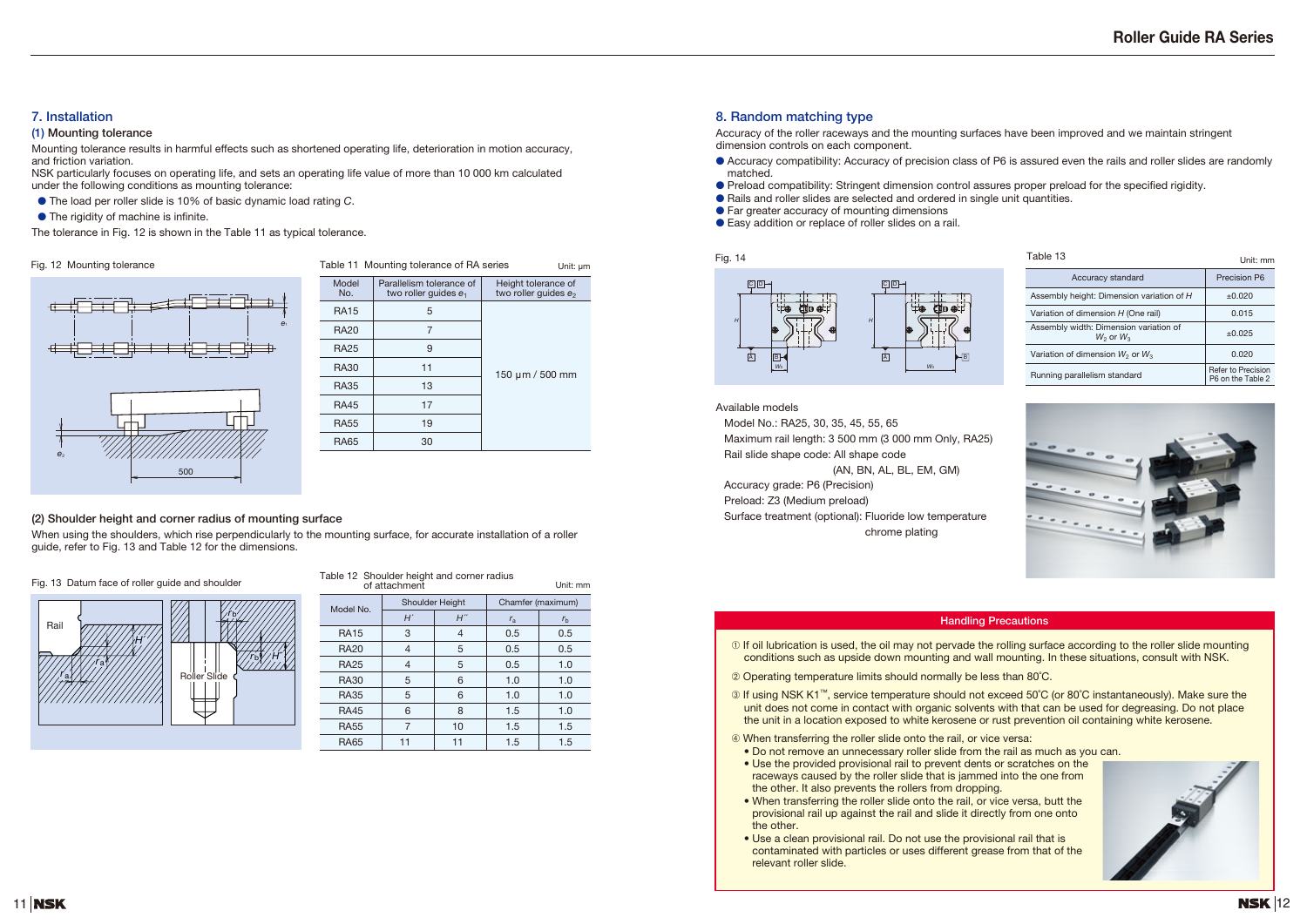

# $C_{50 \text{ km}}$  = 1.23 ×  $C_{100 \text{ km}}$

# **Roller Guide RA Series**

● If the rail length exceeds the above limitation, you may be able to cope with the problem by rails for butting connections.

The basic load rating complies with ISO standards (ISO14728-1, ISO14728-2). If the above basic dynamic load rating (100 km rating) is converted into 50 km rating, use the following formula:

# **Square type (tapped mounting holes) RA–AN (High load type), RA–BN (Super-high load type)**

|                  | Example of<br>specification number: | RA | 35 1000 AN C | $\overline{2}$<br>ы | P6 <br>$**$ | $\mathbb I$<br>۰.                 | *1I : two rails per axis                                                           |
|------------------|-------------------------------------|----|--------------|---------------------|-------------|-----------------------------------|------------------------------------------------------------------------------------|
| Series code      |                                     |    |              |                     |             |                                   | No code: single-rail                                                               |
| Size No.         |                                     |    |              |                     |             | Preload code 3: Z3 Medium preload | Z: Random matching with preload                                                    |
| Rail length (mm) |                                     |    |              |                     |             |                                   | Accuracy grade*2 (Without NSK K1): P3, P4, P5, P6<br>(With NSK K1): K3, K4, K5, K6 |
|                  | Roller slide shape code AN, BN      |    |              |                     |             |                                   | Design number                                                                      |

|                  |        | Assembly |                | Roller slide |                                  |    |                      |                           |      |                  |                 |               |      |                    |    |                |            |             |              | Rail                    |       |               |                 |                    | Basic load rating       |                  | Weight                      |                   |              |        |
|------------------|--------|----------|----------------|--------------|----------------------------------|----|----------------------|---------------------------|------|------------------|-----------------|---------------|------|--------------------|----|----------------|------------|-------------|--------------|-------------------------|-------|---------------|-----------------|--------------------|-------------------------|------------------|-----------------------------|-------------------|--------------|--------|
| Model No.        | Heiaht |          |                |              | Width Lenath                     |    |                      | Mounting hole             |      |                  |                 |               |      | Grease fitting     |    |                | Rail width | Rail height | : Bolt pitch | <b>Bolt hole</b>        |       | G             | Maxim<br>length | Dynamic            | <b>Static</b>           |                  | Static moment $(N \cdot m)$ |                   | Roller slide | Rail   |
|                  | H      |          | $W_2$          | W            |                                  | B  |                      | $M \times$ Pitch $\times$ |      | $L_1$            |                 | <sup>n</sup>  |      | Mounting hole      |    | $\overline{M}$ | $W_1$      |             |              | $d \times D \times h$   | $B_3$ | (recommended) | $L_{0max}$      | C(N)               | $C_0(N)$                | $M_{\rm B0}$     | $M_{\text{P}0}$             | $M_{\text{Y0}}$   | (kg)         | (kg/m) |
| RA15AN<br>RA15BN | 28     |          | 9.5            | 34           | $\overline{\phantom{a}}$<br>85.  | 26 | 26                   | $M4\times0.7\times6$      |      | 44.8<br>60.2     | 9.4<br>$-1$ $-$ |               |      |                    |    |                |            | 16.3        | 60 *<br>(30) | 1.5×7.5×5.3             |       | 20            | 2 0 0 0         | 10 300<br>13 000   | 27 500<br>37 000        | 260<br>350       | 375                         | 210<br>375        | 0.21<br>0.30 | 1.6    |
| RA20AN<br>RA20BN | 30     |          | $\overline{1}$ | 44           | 86.<br>100 <sub>1</sub><br>IUO.J | 32 | 36<br>50             | $M5\times0.8\times6$      |      | 57.5<br>77.3     | 10.75<br>13.65  |               | 12   |                    |    |                |            | 20.8        | 60 *<br>(30) | 6×9.5×8.5               |       | 20            | 3 0 0 0         | 19 200<br>24 000   | 52 500<br><b>70 000</b> | 665<br>890       | 505<br>900                  | 505<br>900        | 0.38<br>0.50 | 2.6    |
| RA25AN<br>RA25BN | 40     |          | 12.5           | 48           | 97.<br>- I O.C                   | 35 | 35<br>50             | M6x1x9                    | 0.5  | 65.5<br>83.5     | 15.25<br>16.75  | 35            | 12   | M6×0.75            |    | 11             | 23         | 24          | 30           | $7 \times 11 \times 9$  | 11.5  | 20            | 3 0 0 0         | 29 200<br>35 400   | 72 700<br>92 900        | 970<br>1 2 4 0   | 760<br>1 240                | 760<br>1 2 4 0    | 0.60<br>0.91 | 3.4    |
| RA30AN<br>RA30BN | 45     | 6.4      | 16             | 60           | 110.8<br>135.                    | 40 | 40<br>60             | M8×1.25×11                | 10   | 74<br>98.6       | $-1$<br>19.3    | 38.5          | 14   | M6×0.75            |    | 11             | 28         | 28          | 40           | $9 \times 14 \times 12$ | 14    | 20            | 3 500           | 38 900<br>47 600   | 93 500<br>121 000       | 1 670<br>2 1 7 0 | 1 140<br>1950               | 1 140<br>1950     | 1.0<br>1.3   | 4.9    |
| RA35AN<br>RA35BN | 55     | 0.J      | 18             | 70           | 123.8<br>152                     | 50 | 50<br>7 <sup>c</sup> | M8×1.25×12                | 10   | 83.2             | 16.6<br>19.7    | 48.5          | 15   | M6×0.75            | 15 | 11             | 34         | 31          | 40           | $9 \times 14 \times 12$ | 17    | 20            | 3500            | 53 300<br>67 400   | 129 000<br>175 000      | 2810<br>3810     | 1800<br>3 2 5 0             | 1800<br>3 2 5 0   | 1.6<br>2.1   | 6.8    |
| RA45AN<br>RA45BN | 70     | 8        | 20.5           | 86           | 154<br>190                       | 60 | 60<br>80             | M10×1.5×17                | 13   | 105.4<br>141.4   | 22.7<br>30.7    | 62            | $-1$ | R <sub>c</sub> 1/8 | 20 | 14             | 45         | 38          | 52.5         | 14×20×17                | 22.5  | 22.5          | 3500            | 92 800<br>116 000  | 229 000<br>305 000      | 6 180<br>8 2 4 0 | 4 0 8 0<br>7 150            | 4 0 8 0<br>7 150  | 3.0<br>4.1   | 10.9   |
| RA55AN<br>RA55BN | 80     |          | 23.5           | 100          | 184<br>234                       | 75 | 75<br>95             | M12x1.75x18               | 12.5 | 128<br>170<br>16 | 26.5<br>41.5    |               | 18   | R <sub>C</sub> 1/8 | 21 | 14             |            | 43.5        | 60           | 16×23×20                | 26.5  | 30            | 3500            | 129 000<br>168 000 | 330 000<br>462 000      | 10 200<br>14 300 | 7 0 6 0<br>13 600           | 7 0 6 0<br>13 600 | 4.9<br>6.7   | 14.6   |
| RA65AN<br>RA65BN | $90\,$ | 13       | 31.5           | 126          | 228.<br>302.5                    | 76 | 70<br>120            | M16×2×20                  | 25   | 155.<br>229.5    | 42.7<br>54.75   | $\rightarrow$ | 22   | R <sub>C</sub> 1/8 | 19 | 14             |            | 55          | 75           | 18×26×22                | 31.5  | 35            | 3 5 0 0         | 210 000<br>288 000 | 504 000<br>756 000      | 19 200<br>28 700 | 12 700<br>28 600            | 12700<br>28 600   | 9.3<br>12.2  | 22.0   |





<sup>∗</sup><sup>1</sup> Please note that the appropriate design number will be inserted into the reference number and the tag end code (–II) will be omitted. <sup>∗</sup><sup>2</sup> Only P6 and K6 grades are available for the random matching type.

✽ Either 60 mm or 30 mm of bolt pitch *F* is applicable for RA15 and RA20. 60 mm bolt pitch will be provided if not specified.

#### Random matching rail

#### Random matching roller slide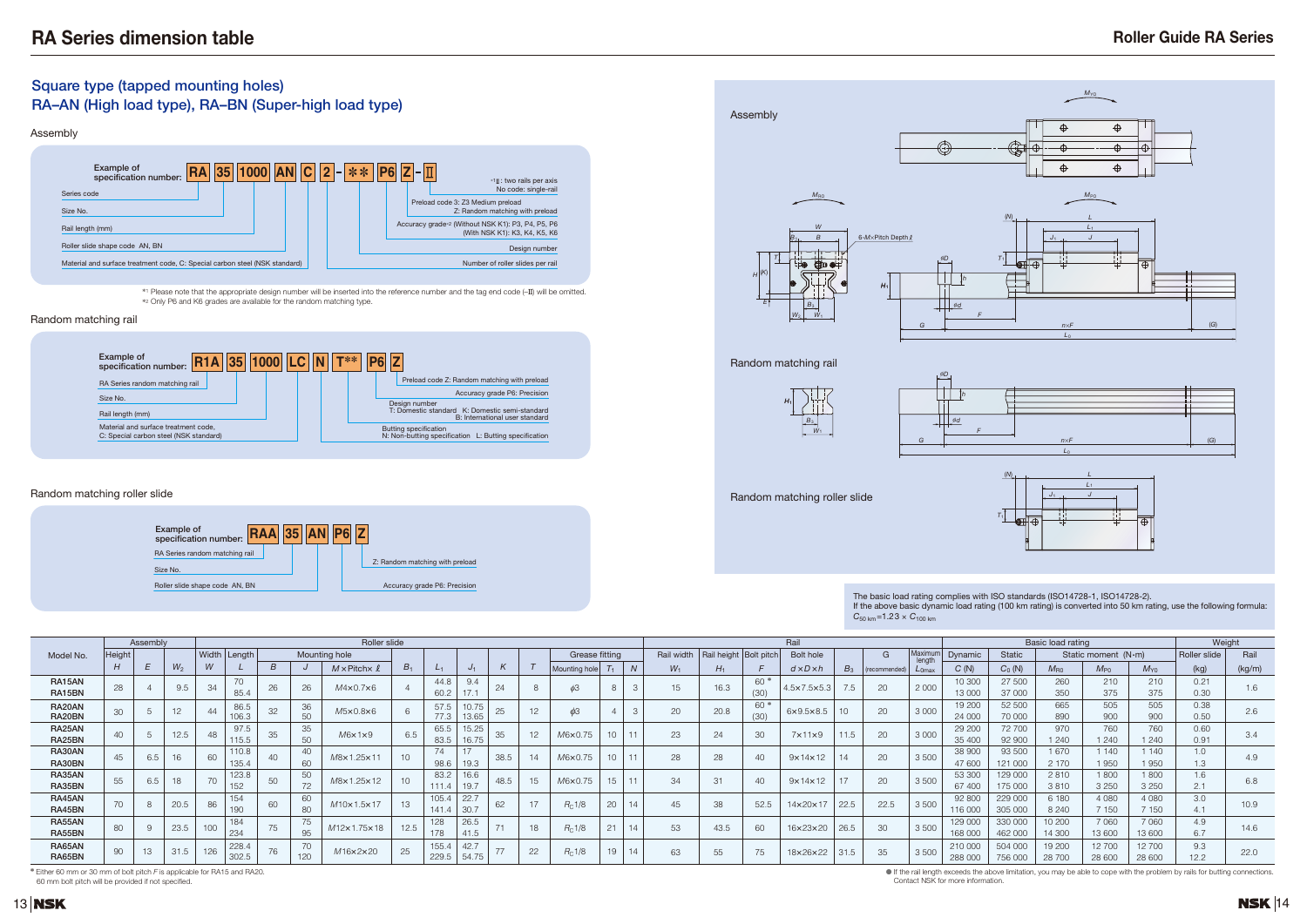# **Roller Guide RA Series**



# **Low profile type (tapped mounting holes) RA–AL (High load type), RA–BL (Super-high load type)**

## The basic load rating complies with ISO standards (ISO14728-1, ISO14728-2).  $C_{50 \text{ km}}$  = 1.23 ×  $C_{100 \text{ km}}$

|           |              | Assembly |        |              | <b>Roller slide</b>      |    |    |                               |         |         |       |              |    |                    |                 |  |            |                          |       | Rail                        |         |              |                |         | <b>Basic load rating</b> |              | Weight                      |                 |              |        |
|-----------|--------------|----------|--------|--------------|--------------------------|----|----|-------------------------------|---------|---------|-------|--------------|----|--------------------|-----------------|--|------------|--------------------------|-------|-----------------------------|---------|--------------|----------------|---------|--------------------------|--------------|-----------------------------|-----------------|--------------|--------|
| Model No. | Height       |          |        | Width        | Length                   |    |    | <b>Mounting hole</b>          |         |         |       |              |    | Grease fitting     |                 |  | Rail width | Rail height   Bolt pitch |       | <b>Bolt hole</b>            |         | G            | Maximu         | Dynamic | <b>Static</b>            |              | Static moment $(N \cdot m)$ |                 | Roller slide | Rail   |
|           |              |          | $VV_2$ | <b>VV</b>    |                          | B  |    | $M \times$ Pitch $\times$ $M$ | $B_{1}$ | $L_{1}$ |       | $\mathbf{r}$ |    | Mounting hole      |                 |  | $W_1$      | $H_1$                    |       | $d \times D \times h$       | $B_{3}$ | recommended) | $L_{\rm 0max}$ | C(N)    | $C_0(N)$                 | $M_{\rm BD}$ | $M_{\text{P}0}$             | $M_{\text{Y0}}$ | (kg)         | (kg/m) |
| RA15AL    | 24           |          | 9.5    | 34           | $\overline{\phantom{0}}$ | 26 | 26 | M4×0.7×5.5                    |         | 44.8    | 9.4   | 20           |    |                    |                 |  |            | 16.3                     | $60*$ | $4.5 \times 7.5 \times 5.3$ | 7.5     | 20           | 2 0 0 0        | 10 300  | 27 500                   | 260          | 210                         | 210             | 0.17         | 1.6    |
| RA15BL    |              |          |        |              | 85.4                     |    |    |                               |         | 60.2    | $-1$  |              |    |                    |                 |  |            |                          | (0)   |                             |         |              |                | 13 000  | 37 000                   | 350          | 375                         | 375             | 0.25         |        |
| RA25AL    |              |          |        | 48           | 07                       |    | 35 |                               |         | 65.5    | 15.25 |              |    |                    |                 |  | 23         | 24                       |       |                             | 11.5    |              |                | 29 200  | 72 700                   | 970          | 760                         | 760             | 0.45         |        |
| RA25BL    | 36           | 5        | 12.5   |              | 115.3                    |    | 50 | $M6 \times 1 \times 8$        |         | 83.5    | 16.75 | 31           | 12 | M6×0.75            |                 |  |            |                          | 30    | $7 \times 11 \times 9$      |         | 20           | 3 0 0 0        | 35 400  | 92 900                   | 1 2 4 0      | 1 2 4 0                     | 1 2 4 0         | 0.80         | 3.4    |
| RA30AL    | 42           |          | 16     | 60           | 110.8                    |    | 40 | M8×1.25×11                    | 10      | 74      | 17    | 35.5         | 14 | M6×0.75            |                 |  | 28         | 28                       | 40    | $9 \times 14 \times 12$     | 14      |              | 3500           | 38 900  | 93 500                   | 1670         | 140                         | 140             | 0.85         | 4.9    |
| RA30BL    |              | 6.5      |        |              | 135.4                    |    | 60 |                               |         | 98.6    | 19.3  |              |    |                    |                 |  |            |                          |       |                             |         | 20           |                | 47 600  | 121 000                  | 2 1 7 0      | 1950                        | 1950            | 1.1          |        |
| RA35AL    |              |          |        | $70^{\circ}$ | 123.8                    |    | 50 |                               | 10      | 83.2    | 16.6  |              | 15 |                    |                 |  | 34         | 31                       |       |                             | 17      |              |                | 53 300  | 129 000                  | 2810         | 1800                        | 1800            | 1.2          |        |
| RA35BL    | 48           | 6.5      | 18     | 7 U          | 150                      | 50 | 70 | M8×1.25×12                    |         | 111.4   | 19.7  | 41.5         |    | M6×0.75            |                 |  |            |                          | 40    | $9 \times 14 \times 12$     |         | 20           | 3500           | 67 400  | 175 000                  | 3810         | 3 2 5 0                     | 3 2 5 0         | 1.7          | 6.8    |
| RA45AL    |              |          |        |              | 154                      |    | 60 |                               | 13      | 105.4   | 22.7  |              |    |                    |                 |  |            |                          |       |                             |         |              |                | 92 800  | 229 000                  | 6 180        | 4 0 8 0                     | 4 0 8 0         | 2.5          |        |
| RA45BL    | 60           |          | 20.5   | 86           | 190                      | 60 | 80 | M10×1.5×16                    |         | 141.4   | 30.7  | 52           | 17 | R <sub>c</sub> 1/8 | 10 <sup>1</sup> |  |            | 38                       | 52.5  | 14×20×17                    | 22.5    | 22.5         | 3500           | 116 000 | 305 000                  | 8 2 4 0      | 150                         | 7 150           | 3.4          | 10.9   |
| RA55AL    | $70^{\circ}$ |          |        |              | 184                      | 75 | 75 | M12x1.75x18                   | 12.5    | 128     | 26.5  |              | 18 | R <sub>c</sub> 1/8 |                 |  | 53         |                          |       | 16×23×20                    |         |              |                | 129 000 | 330 000                  | 10 200       | 7 0 6 0                     | 7 0 6 0         | 4.1          |        |
| RA55BL    |              |          | 23.5   | 100          | 234                      |    | 95 |                               |         | 178     | 41.5  |              |    |                    |                 |  |            | 43.5                     | 6C    |                             | 26.5    | 30           | 3500           | 168 000 | 462 000                  | 14 300       | 13 600                      | 13 600          | 5.7          | 14.6   |

| <b>Example of</b><br>specification number: | 35 <br> 1000 <br><b>RA</b> | C <br><b>AL</b> | $**$<br> 2 <br>l – I | <b>P6</b> | *1II: two rails per axis<br>No code: single-rail                                              |
|--------------------------------------------|----------------------------|-----------------|----------------------|-----------|-----------------------------------------------------------------------------------------------|
| Series code                                |                            |                 |                      |           | Preload code 3: Z3 Medium preload                                                             |
| Size No.                                   |                            |                 |                      |           | Z: Random matching with preload                                                               |
| Rail length (mm)                           |                            |                 |                      |           | Accuracy grade <sup>2</sup> (Without NSK K1): P3, P4, P5, P6<br>(With NSK K1): K3, K4, K5, K6 |
| Roller slide shape code AL, BL             |                            |                 |                      |           | Design number                                                                                 |





✽ Either 60 mm or 30 mm of bolt pitch *F* is applicable for RA15 and RA20.

60 mm bolt pitch will be provided if not specified.

#### Random matching rail

#### Random matching roller slide

<sup>∗</sup><sup>1</sup> Please note that the appropriate design number will be inserted into the reference number and the tag end code (–II) will be omitted. <sup>∗</sup><sup>2</sup> Only P6 and K6 grades are available for the random matching type.

If the above basic dynamic load rating (100 km rating) is converted into 50 km rating, use the following formula:

● If the rail length exceeds the above limitation, you may be able to cope with the problem by rails for butting connections. Contact NSK for more information.

**15 NSK**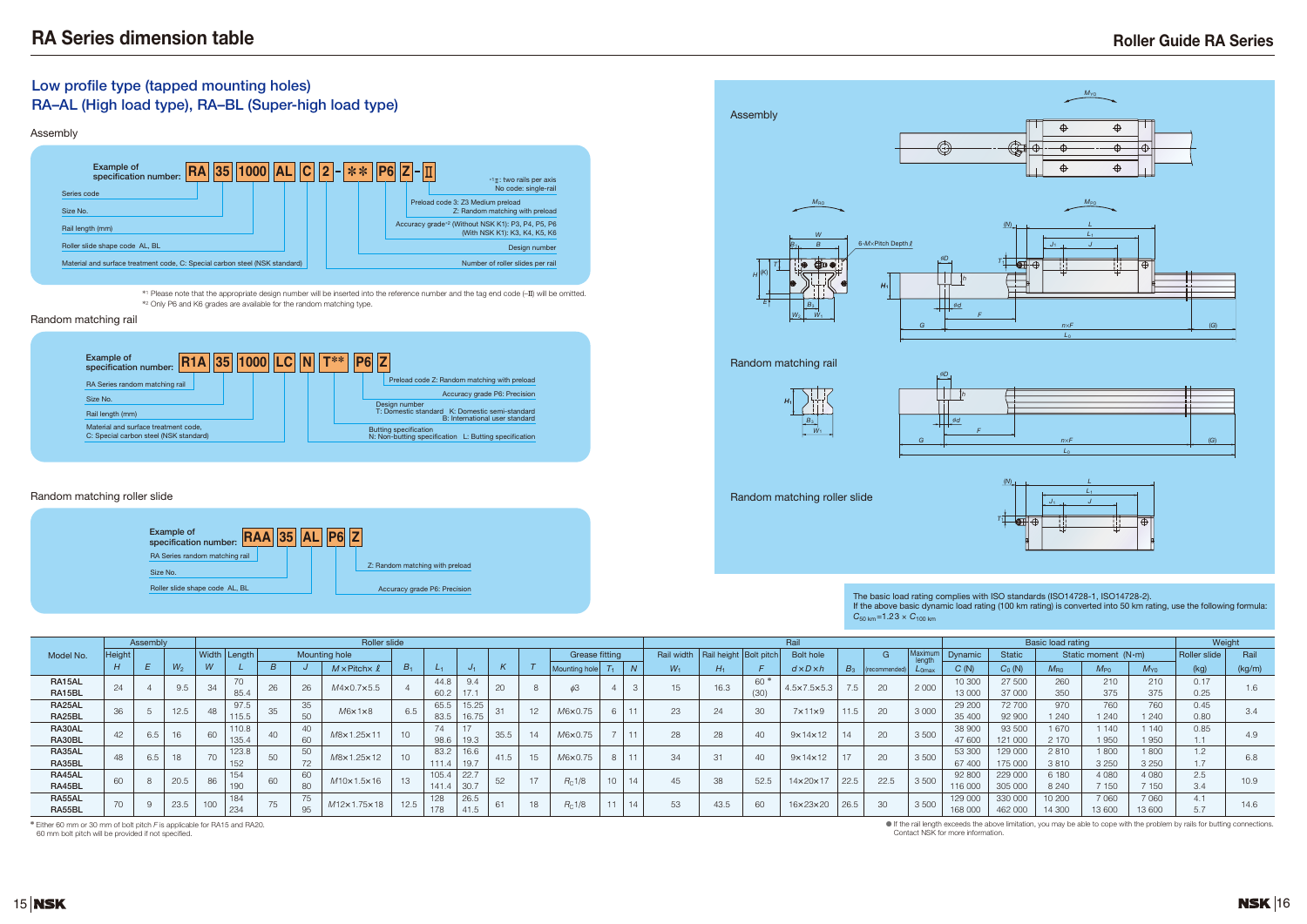# **Roller Guide RA Series**



# $C_{50 \text{ km}}$  = 1.23 ×  $C_{100 \text{ km}}$

## **Flange type (for both tapped and bolt mounting holes) RA–EM (High load type), RA–GM (Super-high load type)**

|                  |        | Assembly |       |     |                        |                  |     |    |                                                 | Roller slide                |    |                |                |                          |                  |    |                                   |             |       |                                     |             | Rail                    |                |               |                        |                    |                                               | Basic load rating |                         |                        | Weight       |        |
|------------------|--------|----------|-------|-----|------------------------|------------------|-----|----|-------------------------------------------------|-----------------------------|----|----------------|----------------|--------------------------|------------------|----|-----------------------------------|-------------|-------|-------------------------------------|-------------|-------------------------|----------------|---------------|------------------------|--------------------|-----------------------------------------------|-------------------|-------------------------|------------------------|--------------|--------|
| Model No.        | Height |          |       |     | Width   Length         |                  |     |    | Mounting hole                                   |                             |    |                |                |                          |                  |    | Grease fitting                    |             |       | Rail width Rail height   Bolt pitch |             | <b>Bolt hole</b>        |                | G             | <b>Aaxim</b><br>lenath | Dynamic            | <b>Static</b>                                 |                   | Static moment (N·m)     |                        | Roller slide | Rail   |
|                  | H      | E        | $W_2$ | W   |                        | $\boldsymbol{B}$ |     |    | $M \times$ Pitch $\times$ $\ell_1$ ( $\ell_2$ ) | $Q \times l_1(l_2)$         |    |                |                | ്ദ                       |                  |    | Mounting hole                     |             | $W_1$ |                                     |             | $dx$ D $x$ h            | B <sub>3</sub> | (recommended) |                        | C(N)               | $C_0(N)$                                      | $M_{\rm R0}$      | $M_{\rm PQ}$            | $M_{Y0}$               | (kg)         | (kg/m) |
| RA15EM<br>RA15GM | 24     |          | 16    | 47  | $\overline{70}$<br>85. | 38               | 30  | 26 | M5×0.8×8.5 (6.5)                                | $4.4 \times 8.5(6.5)$       |    | 44.8<br>60.2   | 15.1           | 9.4<br>17.1              | 20               |    |                                   |             | 15    | 16.3                                | 60<br>(30)  | 4.5×7.5×5.3             |                | 20            | 2 0 0 0                | 10 300<br>13 000   | 27 500<br>37 000                              | 260<br>350        | 210<br>375              | 210<br>375             | 0.21<br>0.28 | 1.6    |
| RA20EM<br>RA20GM | 30     |          | 21.5  | 63  | 86.<br>106.3           | 53               | 40  | 35 | M6x1x9.5(8)                                     | $5.3 \times 9.5$ (8)        |    | 57.5<br>77.3   | 8.75<br>18.65  | 11.25<br>21.15           | $\bigcap$<br>-40 | 10 | $\phi$ 3                          | $\sim$<br>3 | 20    | 20.8                                | 60*<br>(30) | $6\times9.5\times8.5$   |                | 20            | 3 0 0 0                | 19 200<br>24 000   | 52 500<br>70 000                              | 665<br>890        | 505<br>900              | 505<br>900             | 0.45<br>0.65 | 2.6    |
| RA25EM<br>RA25GM | 36     |          | 23.5  | 70  | 97.5<br>115.5          | 57               | 45  | 40 | M8×1.25×10(11)                                  | $6.8 \times 10(11)$         |    | 65.5<br>83.5   | 10.25<br>19.25 | 12.75<br>21.75           |                  | 11 | M6×0.75                           |             | 23    | 24                                  | 30          | $7 \times 11 \times 9$  | 11.5           | 20            | 3 0 0 0                | 29 200<br>35 400   | 72 700<br>92 900                              | 970<br>240        | 760<br>1240             | 760<br><b>240</b>      | 0.80         | 3.4    |
| RA30EM<br>RA30GM | 42     | 6.5      |       | 90  | 110.8<br>135.          | 72               | 52  | 44 | $M10\times1.5\times12(12.5)$                    | $8.6 \times 12(12.5)$       |    | 74<br>98.6     | 23.3           | 15 <sup>15</sup><br>27.3 | 35.5             | 11 | M6×0.75                           | 11          | 28    | 28                                  | 40          | $9 \times 14 \times 12$ | 14             | 20            | 3500                   | 38 900<br>47 600   | 93 500<br>121 000                             | 670<br>2 1 7 0    | 140<br>950              | 14 <sub>0</sub><br>950 | 1.3          | 4.9    |
| RA35EM<br>RA35GM | 48     | 6.5      | 33    | 100 | 123.8<br>152           | 82               | 62  | 52 | $M10 \times 1.5 \times 13(7)$                   | $8.6 \times 13(7)$          |    | 83.2<br>111.4  | 10.6<br>24.7   | 15.6<br>29.7             | 41.5             | 12 | M6×0.75<br>$\circ$                | 11          | 34    | 31                                  | 40          | $9 \times 14 \times 12$ | 17             | 20            | 3500                   | 53 300<br>67 400   | 129 000<br>175 000                            | 2810<br>3810      | 1800<br>3 2 5 0         | 1800<br>3 2 5 0        | 1.7<br>2.3   | 6.8    |
| RA45EM<br>RA45GM | 60     | 8        | 37.5  | 120 | 154<br>190             | 100              | 80  | 60 | M12x1.75x15 (10.5)   10.5x15 (10.5)             |                             |    | 105.4<br>141.4 | 12.7<br>30.7   | 22.7<br>40.7             | 52               | 13 | 10 <sup>1</sup><br>$R_{\cap}$ 1/8 | 14          | 45    | 38                                  | 52.5        | 14×20×17                | 22.5           | 22.5          | 3500                   | 92 800<br>16 000   | 229 000<br>305 000                            | 6 180<br>8 2 4 0  | 4 0 8 0<br>150          | 4 0 8 0<br>7 150       | 3.2<br>4.3   | 10.9   |
| RA55EM<br>RA55GM | 70     | 9        | 43.5  | 140 | 184<br>234             | 116              | 95  | 70 | $M14 \times 2 \times 18$ (13)                   | $12.5 \times 18(13)$        | 12 | 128<br>178     | 16.5<br>41.5   | 29<br>54                 | 61               | 15 | R <sub>c</sub> 1/8                | 14          | 53    | 43.5                                | 60          | 16×23×20                | 26.5           | 30            | 3500                   | 129 000<br>168 000 | 330 000<br>462 000                            | 10 200<br>14 300  | 7060<br>13 600   13 600 | 7060                   | 5.4<br>7.5   | 14.6   |
| RA65EM<br>RA65GM | 90     | 13       | 53.5  |     | 228.4<br>302.5         | 142              | 110 | 82 | $M16 \times 2 \times 24$ (18.5)                 | $ 14.6 \times 24(18.5)  14$ |    | 155.4<br>229.5 | 22.7<br>59.75  | 36.7<br>73.75            | 77               | 22 | 19<br>$R_{\cap}$ 1/8              |             | 63    | 55                                  | 75          | 18×26×22                | 31.5           | 35            | 3 500                  | 210 000<br>288 000 | 504 000<br>756 000   28 700   28 600   28 600 | 19 200            | 12 700                  | 12700                  | 12.2<br>16.5 | 22.0   |

✽ Either 60 mm or 30 mm of bolt pitch *F* is applicable for RA15 and RA20. 60 mm bolt pitch will be provided if not specified.







#### Random matching rail

#### Random matching roller slide

The basic load rating complies with ISO standards (ISO14728-1, ISO14728-2). If the above basic dynamic load rating (100 km rating) is converted into 50 km rating, use the following formula:

<sup>∗</sup><sup>1</sup> Please note that the appropriate design number will be inserted into the reference number and the tag end code (–II) will be omitted. <sup>∗</sup><sup>2</sup> Only P6 and K6 grades are available for the random matching type.

● If the rail length exceeds the above limitation, you may be able to cope with the problem by rails for butting connections.